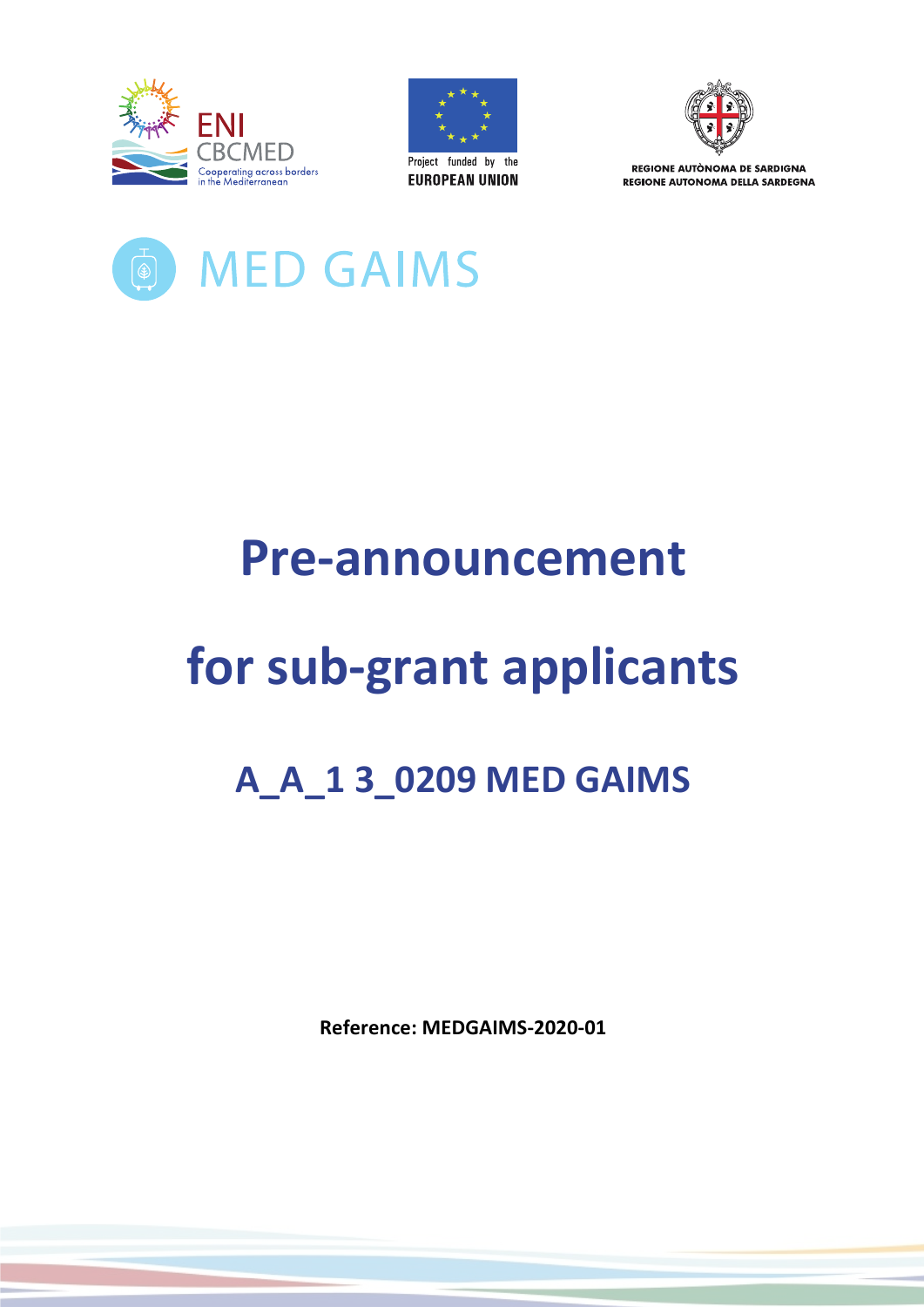





The MED GAIMS project is a 3-year project financed by the European Union's ENI CBC Med Programme, implemented from September 2019 to August 2022, in Lebanon, Jordan, Spain and Italy by a consortium of 7 organizations.

The MED GAIMS project develops games to revolutionize the tourist site experience by gamifying it with both physical and virtual applications, thus increasing tourism flows to the destinations, and creating jobs and start-ups for game entrepreneurs. The project applies game design to create experiences for tourists, and as a result gives a necessary competitive edge to the attractiveness of less known sites.

MED GAIMS aims to encourage the creative freedom of game designers to propose a variation of innovative, original and creative ideas, under a broad thematic umbrella. The broad theme for all games is **Discovery**, as all games shall contribute to helping visitors discover and experience the site beyond simple observation of the site.

MED GAIMS will be launching a competition to offer **20 funded grants** for **game development** at selected tourism sites. (5 per partner country). Grant size will be between 10,000-15,000 euro per game, depending on the type of game proposed.

All proposed projects must contribute to the following general objectives:

- Increase the attractiveness of the chosen tourism destination and site
- Increase the diversification of the tourism offer at the chosen tourism destination and site, through the promotion of local and territorial assets, especially in the off-season periods
- Encourage a longer duration of stay of the visitor in the destination

#### Locations:

Actions must take place in one of the following countries: Italy, Jordan, Lebanon, Spain. The managing team has selected the following sites for each country. Proposed games must be playable at one of these sites at least.

#### **Italy**:

(1) City Fortification: https://goo.gl/maps/73kSnxjJknidtpcJ6

- (2) City Archeological Museum: https://goo.gl/maps/Af2VLwgtxrBbrbrn9
- (3) Coral Museum: https://goo.gl/maps/vmXvPVh5bii11fLc7
- (4) Archeological Park: https://goo.gl/maps/QmdTe7Nr9eTG8D6MA

#### **Jordan**:

(1) Umm-Qais (Gadara): https://goo.gl/maps/pDYMECaA5F7FQZxS9

(2) Ajloun Castle: https://goo.gl/maps/trf3BxrtBMHM7JEm8

#### **Lebanon**:

- (1) Msaylha castle: https://en.wikipedia.org/wiki/Mseilha\_Fort
- (2) Saida sea castle: https://en.wikipedia.org/wiki/Sidon\_Sea\_Castle
- (3) Fidar Fortress: http://www.enicbcmed.eu/lebanons-med-gaims-touristic-sites-announcement

#### **Spain**:

(1) Museu Víctor Balaguer:

https://www.google.com/maps/@41.2213782,1.7294355,2a,75y,252.09h,96.56t/data=!3m6!1e1!3m4!1sjZhernRweQM7J6lLOdVLQ!2e0!7i13312!8i6656

- (2) Casa Papiol: https://goo.gl/maps/6qemnwkZZjQFDwMV8
- (3) Plaça de la Vila: https://goo.gl/maps/wpTJxXHh9cebW6Fr8
- (4) Espai Far: https://goo.gl/maps/SaniHsYuX8U3SsUe6
- (5) Passeig del Carme: https://goo.gl/maps/anSuPNuV4kBozvDf8